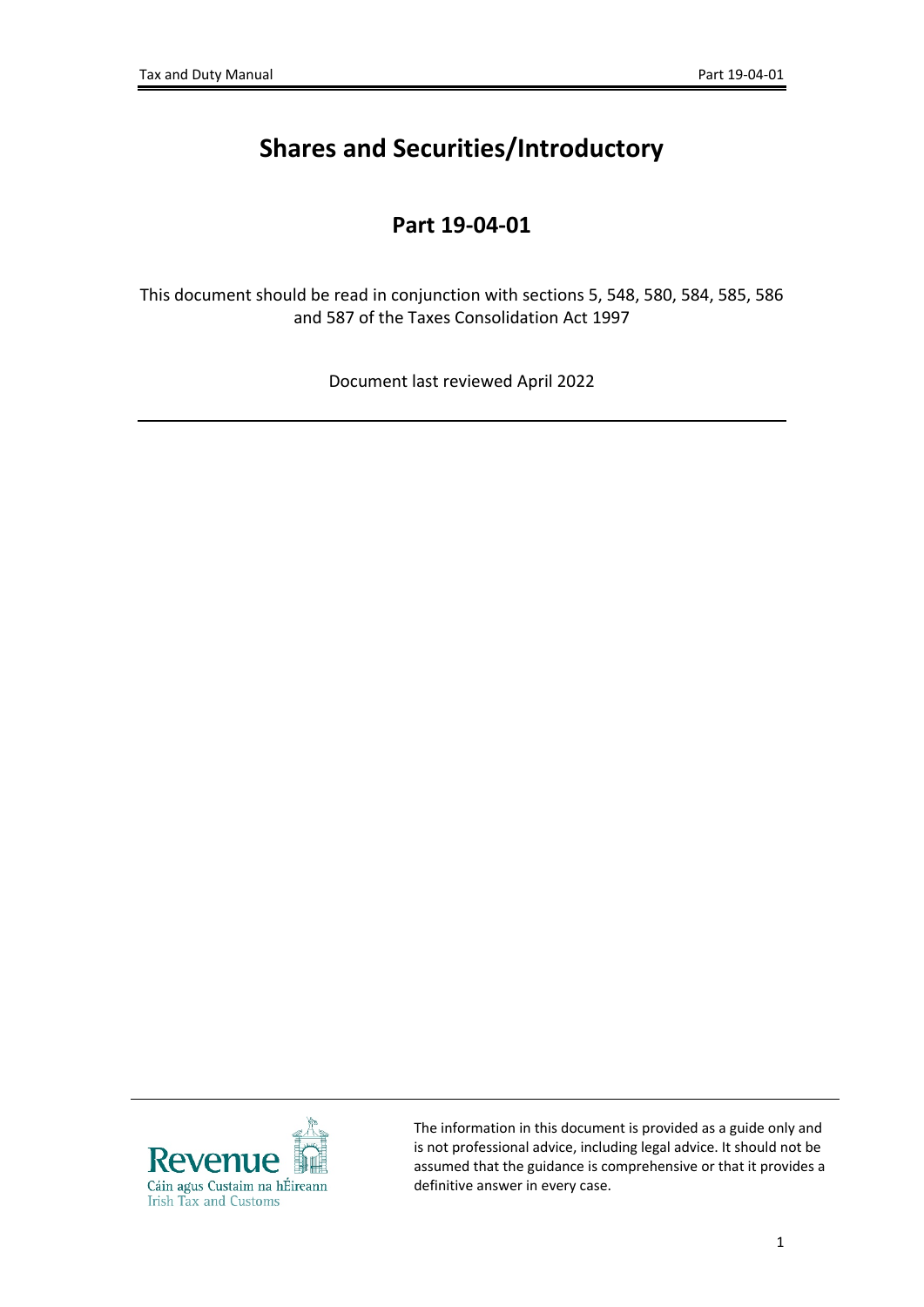# **Table of Contents**

| 1.1  |  |
|------|--|
| 1.2  |  |
| 1.3  |  |
| 1.4  |  |
| 1.5  |  |
| 1.6  |  |
| 1.7  |  |
| 1.8  |  |
| 1.9  |  |
| 1.10 |  |
| 1.11 |  |
| 1.12 |  |
| 1.13 |  |
| 1.14 |  |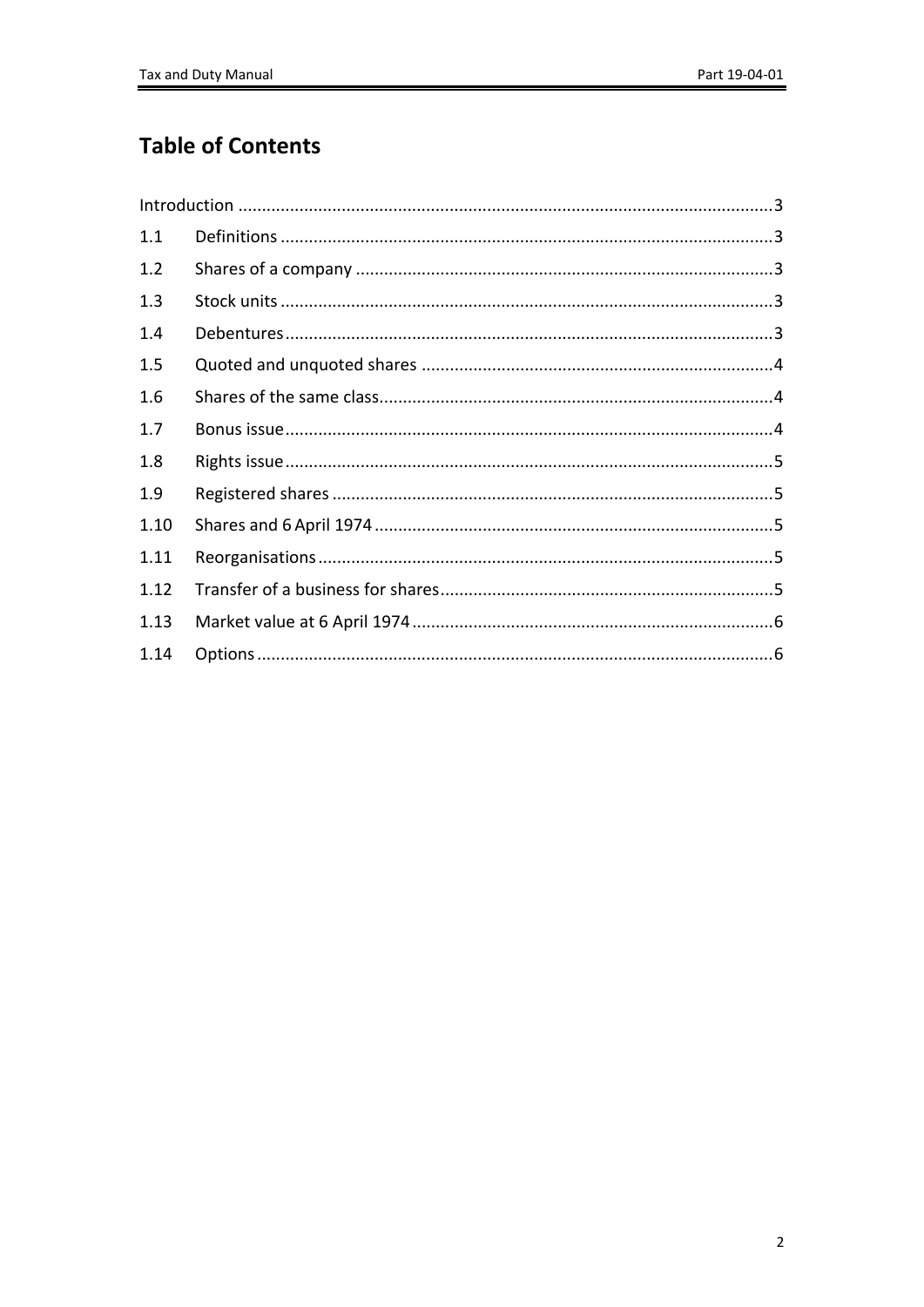# <span id="page-2-0"></span>Introduction

When shares are sold, it is necessary to identify the shares sold so that the base cost and acquisition date can be determined for the purposes of calculating the amount of Capital Gains Tax ("CGT") due in respect of those shares. **Section 580 of the Taxes Consolidation Act 1997 ("TCA 1997")** contains rules for the identification of shares or securities of the same class or kind and other assets (for example, commodity futures) which are of such a nature that they can be dealt in without the necessity to identify the particular assets disposed of or acquired. Generally, where such assets are disposed of, they are to be identified with assets acquired on the principle of "first in, first out".

# <span id="page-2-1"></span>1.1 Definitions

The following definitions set out the meanings to be assigned to such terms as shares, securities, etc., for the purpose of these instructions. These meanings are derived from CGT legislation and from the Companies Act 2014.

# <span id="page-2-2"></span>1.2 Shares of a company

The capital of a company is divided into units of a convenient size, each such unit constituting a "share". A company may have two or more different classes of shares (e.g., ordinary, preference, second preference, deferred, founder), each with different rights as regards conditions of issue, voting power and entitlement to dividends or capital distributions on liquidation. Each share may or may not carry a registered number; the large majority do not.

#### <span id="page-2-3"></span>1.3 Stock units

**Section 5 TCA 1997** provides that "shares" includes stock. A stock unit (or simply "stock") is essentially similar to a share but it is measured by the nominal amount of the issued capital which it represents. A company may, subject to certain formalities under the Companies Act 2014, permit the conversion of un-numbered shares into stock units, but this is a change in form only.

#### <span id="page-2-4"></span>1.4 Debentures

The term "debentures" (e.g. in **sections 584(7), 586** or **587 TCA 1997**) is not defined for CGT purposes. Its ordinary meaning must, therefore, be applied and its meaning for the purposes of the Companies Act 2014 is relevant in this regard. Section 2 of that Act provides that the term "debenture" **includes** debenture stock, bonds and any other securities of a company whether constituting a charge on the assets of the company or not.

Under **section 585(1) TCA 1997,** the term "security" **includes** any loan stock or similar security whether of the State or of any other government, or of any public or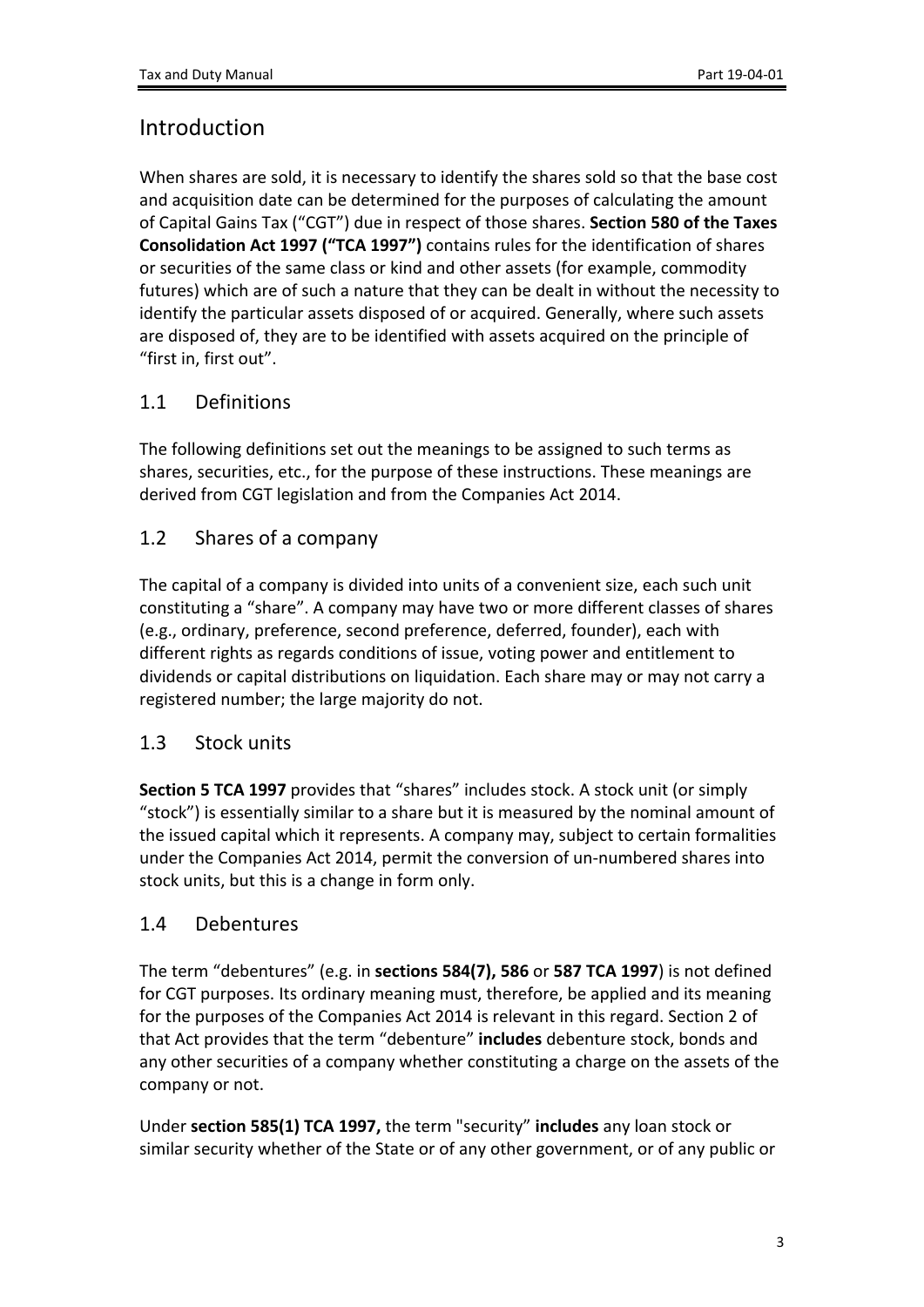local authority or of any company, and whether secured or unsecured. It therefore includes debentures of companies.

### <span id="page-3-0"></span>1.5 Quoted and unquoted shares

For CGT purposes, the shares of companies can be classified into two broad categories:

- a) Shares (known as "quoted" shares) of a company whose name is included in a Stock Exchange's Official List of companies being shares or securities which the members of the Stock Exchange are permitted to deal in.
- b) Other shares (known as "unquoted" shares).

A company may have more than one class of share in issue, one or more being quoted and the others unquoted.

As regards unquoted shares held at 6 April, 1974, which subsequently became quoted shares, see [Tax](https://www.revenue.ie/en/tax-professionals/tdm/income-tax-capital-gains-tax-corporation-tax/part-19/19-04-04.pdf) [and](https://www.revenue.ie/en/tax-professionals/tdm/income-tax-capital-gains-tax-corporation-tax/part-19/19-04-04.pdf) [Duty](https://www.revenue.ie/en/tax-professionals/tdm/income-tax-capital-gains-tax-corporation-tax/part-19/19-04-04.pdf) [Manual](https://www.revenue.ie/en/tax-professionals/tdm/income-tax-capital-gains-tax-corporation-tax/part-19/19-04-04.pdf) [\(TDM\)](https://www.revenue.ie/en/tax-professionals/tdm/income-tax-capital-gains-tax-corporation-tax/part-19/19-04-04.pdf) [Part](https://www.revenue.ie/en/tax-professionals/tdm/income-tax-capital-gains-tax-corporation-tax/part-19/19-04-04.pdf) [19-04-04.](https://www.revenue.ie/en/tax-professionals/tdm/income-tax-capital-gains-tax-corporation-tax/part-19/19-04-04.pdf)

#### <span id="page-3-1"></span>1.6 Shares of the same class

Shares should be treated as being of the same "class" only if

- a) they are so treated by the practice of a Stock Exchange in the State or elsewhere; or
- b) in the case of "unquoted" shares they would be so treated if they were dealt with on such a Stock Exchange.

They should be so treated, i.e. as shares of the same class, notwithstanding that the individual shares are identifiable (e.g., by numbers).

Shares which are partly paid are not of the same class as those which are fully paid (see, however, [TDM](https://www.revenue.ie/en/tax-professionals/tdm/income-tax-capital-gains-tax-corporation-tax/part-19/19-04-07.pdf) [Part](https://www.revenue.ie/en/tax-professionals/tdm/income-tax-capital-gains-tax-corporation-tax/part-19/19-04-07.pdf) [19-04-07](https://www.revenue.ie/en/tax-professionals/tdm/income-tax-capital-gains-tax-corporation-tax/part-19/19-04-07.pdf)).

#### <span id="page-3-2"></span>1.7 Bonus issue

A bonus (or scrip or capitalisation) issue is one in which reserves of a company are capitalised and each shareholder of a particular class (or classes) is given, without the shareholder making any payment, shares or securities of the same company in proportion to his or her holding of the qualifying shares (e.g., one debenture for every three ordinary shares held).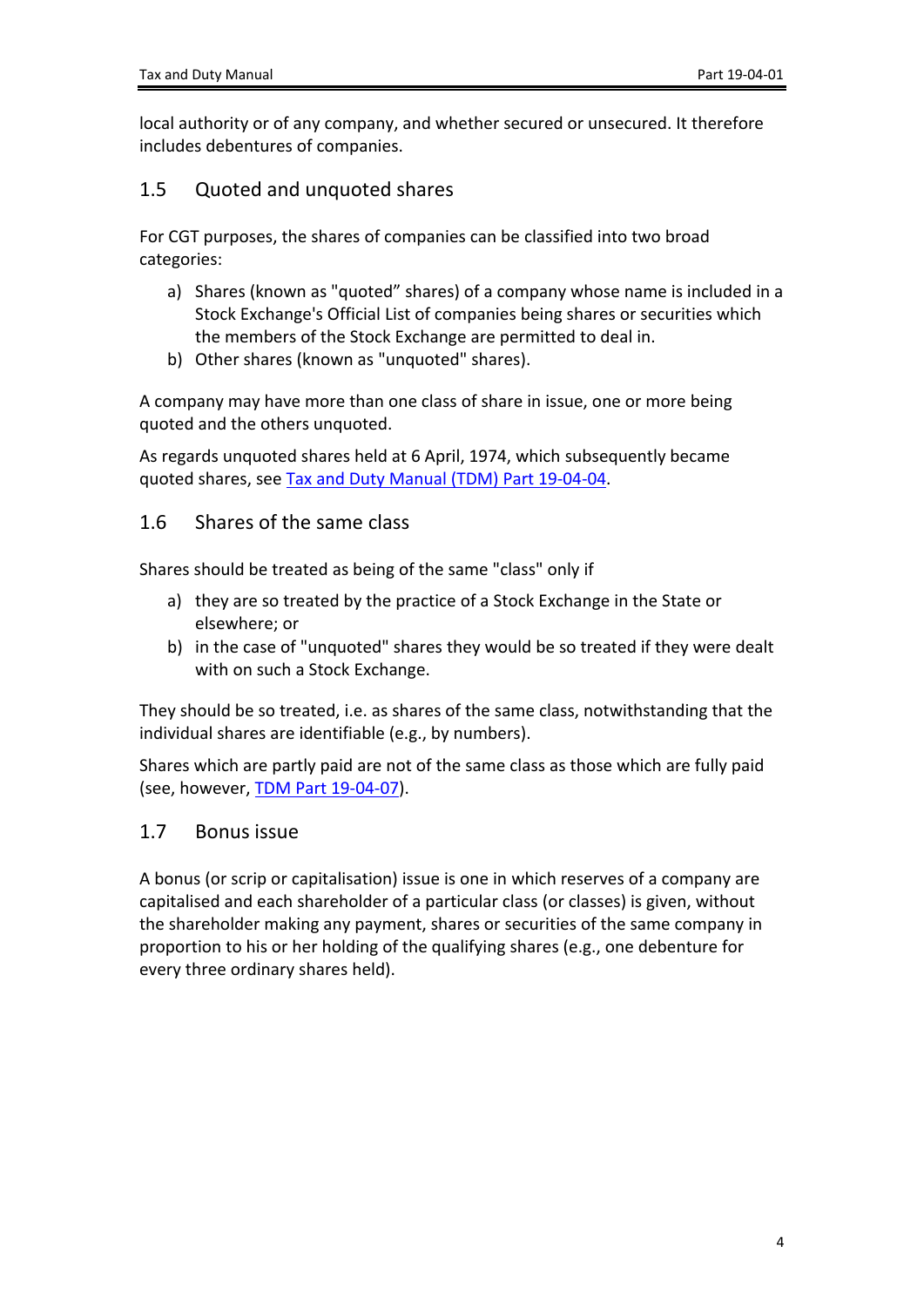### <span id="page-4-0"></span>1.8 Rights issue

A rights issue is one in which a shareholder is given the right to subscribe, usually at a preferential price, for a new issue of shares or securities by the company in proportion to his or her holding of the qualifying shares.

# <span id="page-4-1"></span>1.9 Registered shares

Shares are usually allotted by means of provisional letters of allotment and, although they may already have been paid for in full, they remain in this form until the formalities of registration have been completed. They may be disposed of in this form but, because there is no stamp duty payable on such a disposal, their market value is different from the market value of any similar shares which have already been registered. They are therefore not of the same "class" as the similar shares already registered (see, however, [TDM](https://www.revenue.ie/en/tax-professionals/tdm/income-tax-capital-gains-tax-corporation-tax/part-19/19-04-07.pdf) [Part](https://www.revenue.ie/en/tax-professionals/tdm/income-tax-capital-gains-tax-corporation-tax/part-19/19-04-07.pdf) [19-04-07](https://www.revenue.ie/en/tax-professionals/tdm/income-tax-capital-gains-tax-corporation-tax/part-19/19-04-07.pdf)).

# <span id="page-4-2"></span>1.10 Shares and 6 April 1974

CGT is chargeable only on capital gains accruing on or after 6 April 1974. The rules for the determination of the market value of "quoted" shares and securities at that date, based on the figures in the Stock Exchange Official lists, are set out in **section 548(3) TCA 1997.** These rules are summarised in [TDM](https://www.revenue.ie/en/tax-professionals/tdm/income-tax-capital-gains-tax-corporation-tax/part-19/19-04-02.pdf) [Part](https://www.revenue.ie/en/tax-professionals/tdm/income-tax-capital-gains-tax-corporation-tax/part-19/19-04-02.pdf) [19-04-02.](https://www.revenue.ie/en/tax-professionals/tdm/income-tax-capital-gains-tax-corporation-tax/part-19/19-04-02.pdf) The chargeable gain or allowable loss by reference to this market value must not, however, exceed the gain or loss by reference to the actual (or deemed) acquisition price; and where on one basis there is a gain but on the other a loss, the disposal is treated as resulting in neither gain nor loss.

#### <span id="page-4-3"></span>1.11 Reorganisations

Particular rules govern reorganisations of share capital of companies, the most common forms of which are bonus and rights issues.

The special treatment of these and other reorganisation operations, including their effect on the values attributable to stocks and shares held at 6 April, 1974, is set out in [TDM](https://www.revenue.ie/en/tax-professionals/tdm/income-tax-capital-gains-tax-corporation-tax/part-19/19-04-06.pdf) [Part](https://www.revenue.ie/en/tax-professionals/tdm/income-tax-capital-gains-tax-corporation-tax/part-19/19-04-06.pdf) [19-04-06.](https://www.revenue.ie/en/tax-professionals/tdm/income-tax-capital-gains-tax-corporation-tax/part-19/19-04-06.pdf)

#### <span id="page-4-4"></span>1.12 Transfer of a business for shares

There are special rules for dealing with the transfer of a business to a company in exchange wholly or partly for shares issued by the company to the person transferring the business (see [TDM](https://www.revenue.ie/en/tax-professionals/tdm/income-tax-capital-gains-tax-corporation-tax/part-19/19-06-04.pdf) [Part](https://www.revenue.ie/en/tax-professionals/tdm/income-tax-capital-gains-tax-corporation-tax/part-19/19-06-04.pdf) [19-06-04\)](https://www.revenue.ie/en/tax-professionals/tdm/income-tax-capital-gains-tax-corporation-tax/part-19/19-06-04.pdf).